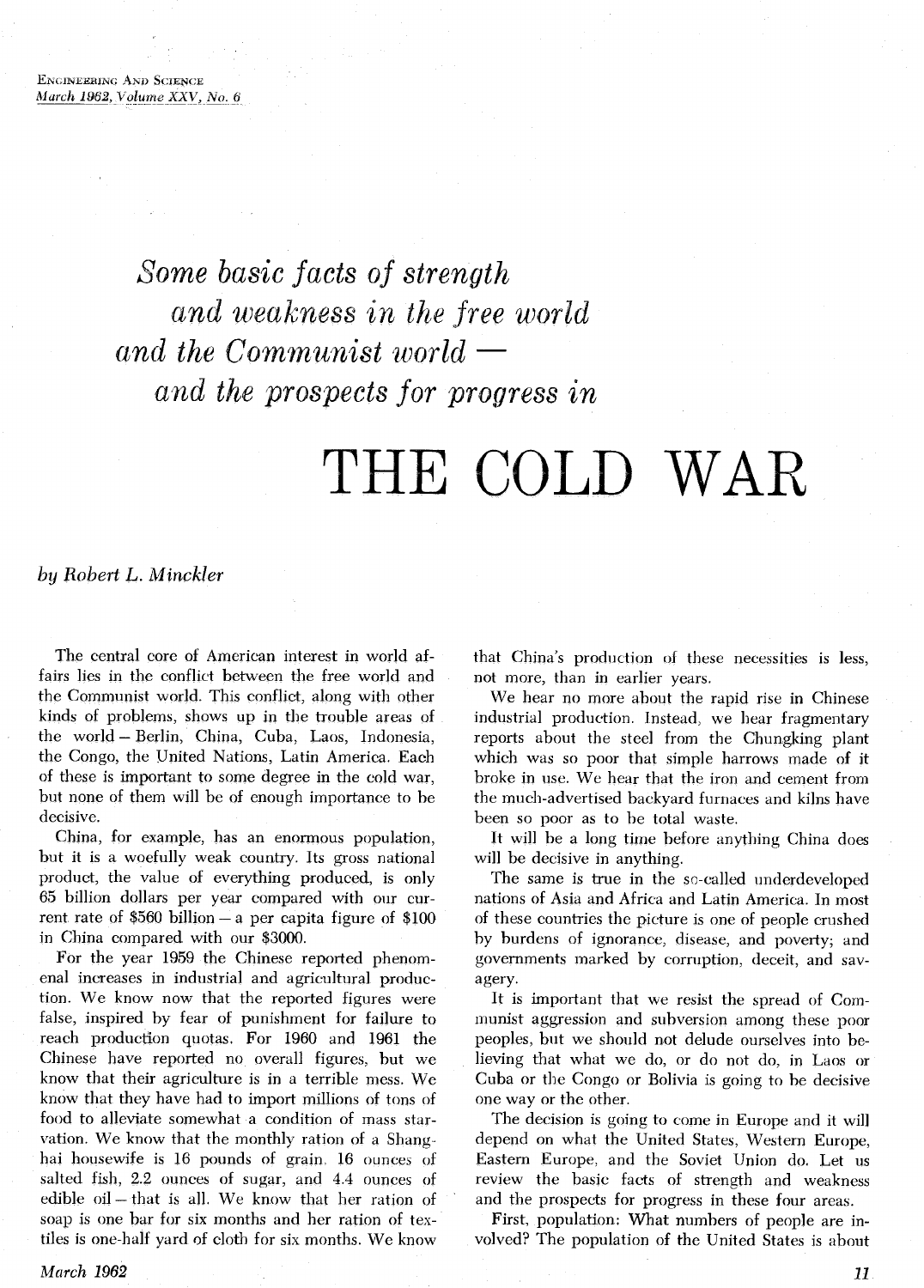

180 million, Western Europe 260 million, Eastern Europe 80 million, and the Soviet Union 215 million. These add up to 440 million for these parts of the free world and 295 million for these parts of the Communist world. Also, another important factor to consider is the doubtful loyalty of Eastern Europeans to the Communist cause. In the event of conflict, these Eastern Europeans, who have a heritage of freedom, are more likely to be a burden than a help to the Russians. Any way you look at it, the people who would be on our side far outnumber the people against us.

Second, productive capacity as measured by gross national product: The figures in 1960 were – United States \$516 billion, Western Europe \$312 billion, Eastern Europe \$75 billion, Soviet Union \$210 billion a total for the West of \$828 billion, compared with a total for the East of \$285 billion; a favorable margin for the West of nearly 3 to 1.

Third, military power: What numbers of people are in the armed forces of opposing camps? And this may surprise you: for the United States 2.4 million, Western Europe 3.9 million - a total of  $6.3$  million; for Eastern Europe 1.5 million, Soviet Union 3.6 million a total for the Communists of 5.1 million. Again, the questionable loyalty of the Eastern European troops arises, but regardless of that, it is a fact that the military forces of our side outnumber those opposed to us.

Another interesting comparison in the military field is that in the United States about 10 percent of our income is spent for defense; in Europe, about 5 percent; in the Soviet Union, an admitted 24 percent, but on the basis we calculate ours, about 33 percent. These ratios are important, because by deducting that part of gross national product spent for military purposes from the total, an approximate differential for living standards can be determined, and it works out at about \$2600 per capita per year in the United States, \$1150 in Western Europe, \$650 in Russia.

These numbers I have given you are facts; there isn't much guesswork about them. And they demonstrate the comparative great strength of the West and the comparative weakness of the East.

I have said nothing about nuclear war capacity. If

the Russians had great nuclear superiority over us, these comparative numbers wouldn't mean much, because by nuclear attack they could cut our numbers and productive capacity down to their size in short order. I don't know anything about comparative nuclear war capacity, but I get some satisfaction out of the recent statement by Mr. McNamara that we have nuclear capacity of such superiority that we could absorb a surprise nuclear attack and still have the retaliatory power to destroy the Soviet Union; and also out of the reply by Soviet Defense Minister Malinovsky that this is not true – that the nuclear war capacities of both sides are about equal, and therefore the Russians want no part of a war. So long as they maintain that position, there will be no nuclear war, and the facts of comparative strength of the West and weakness of the East remain facts.

So much for the present. What about the future? Mr. Klırushchev admits Russia is behind the United States in productive capacity now, but keeps promising the Russian people that they will catch up with us in a few years. He challenges us to an economic competition and promises to "bury us," because of the superiority of the Communist system over ours. This propaganda has had an effect, and many Americans believe that the Russian economy is gaining on ours at a rapid rate.

Again, let's look at the facts – and this requires a fast look at Russian economic history. Following World War I, Russia was in terrible economic difficulties. Millions of people died of starvation, millions more worked in slave and forced labor camps. Czarist debts were repudiated and all capital possessions of the people were taken from them and nationalized. Russia was the only Communist country and lived pretty much to itself and on itself. Their foreign trade did not amount to much. Over the years very slow and very painful improvement came about, trade increased, and extremely low but tolerable living standards existed.

Then came World War II and the Soviet economic machinery was severely damaged. Immediately after the war, some part of this damage was offset by the capital goods part of the \$11 billion lend-lease supplied largely by the United States; and by probably

> GROSS NATIONAL PRODUCT IN BILLIONS OF DOLLARS 1000

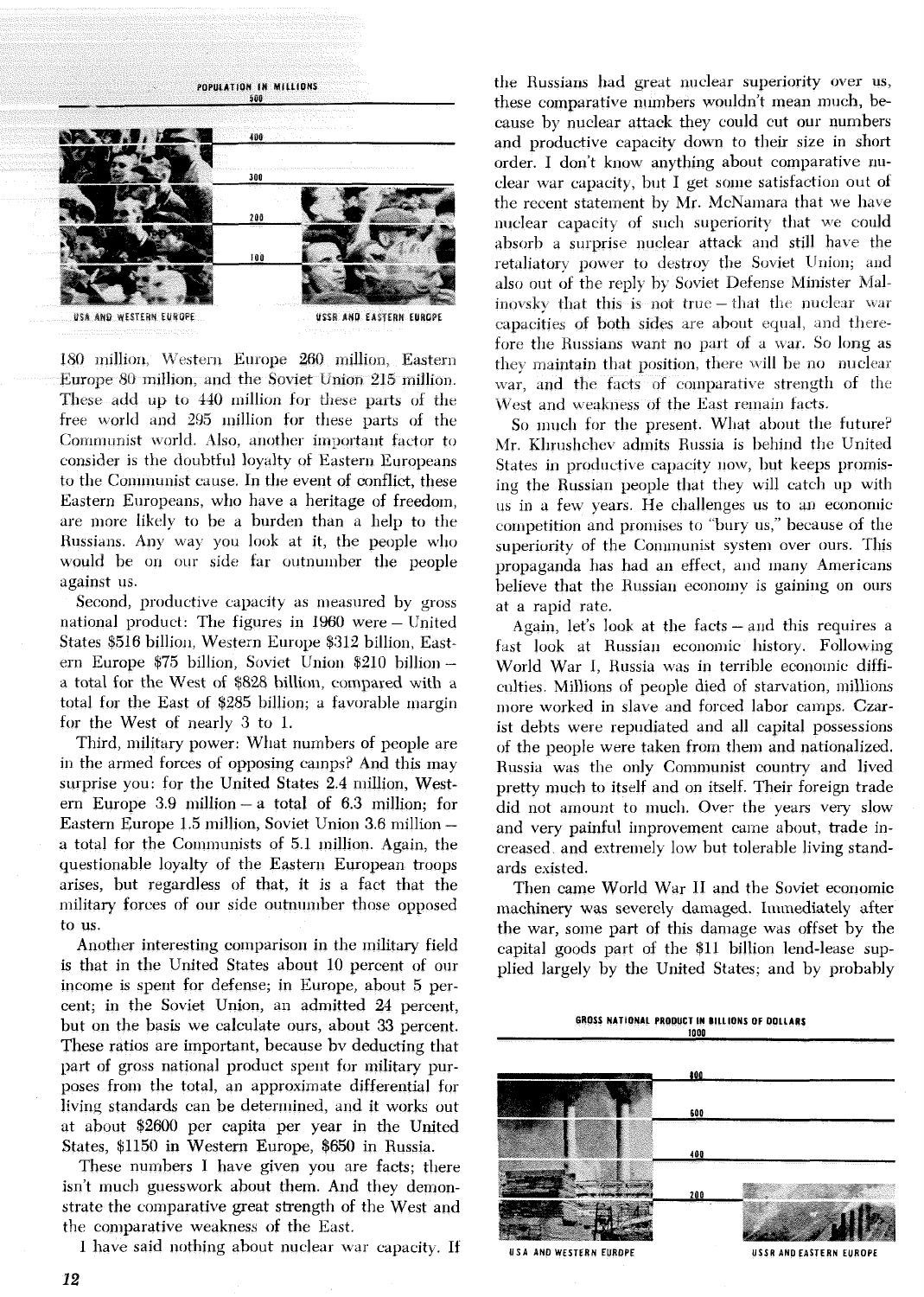\$20 billion in war booty, reparations from Manchuria, Germany, and the Eastern European satellites.

From the end of World War II to Stalin's death in 1953, Russian economic activities were largely internal - replacing war-damaged plants, mercilessly stripping the Eastern European satellites, building industrial capacity at the expense of the living standards of their people, trying to achieve maximum independence of foreign supplies within the boundaries of its enlarged empire.

There is evidence that Stalin, ever faithful to the Communist objective of world domination, believed that Western Europe would be unable to recover from the damages of the war, and that a class struggle there, egged on by subversive actions, would drop that whole area into the Communist lap. For the rest of the world, he undertook direct and indirect niilitary aggression in Greece, Korea, Vietnam, Malaya. Burma, the Philippines, Indonesia, and China. He was successful in China, although that victory was won by die Chinese Communists without much help from the Russians. He was stalemated in Korea and Vietnam. His other military ventures were failures, and he also suffered a loss when Tito took Yugoslavia out of Moscow's control.

Stalin died in 1953, and after a time Khrushchev emerged as the new Russian leader and was immediately faced with serious domestic and foreign problems. Stalin's foreign policies, military and subversive, had not been successful. He had been wrong about Western Europe, which was prospering, and it was increasingly clear that it was not going to either collapse or go Communist. Economic conditions in the satellites, especially Hungary and East Germany, were approaching catastrophe. There were difficulties at home and intensification of activities by the secret police, who were having a hard time maintaining order.

Khrushchev inherited this condition and atmosphere of failure, and he was forced to propose a change in Soviet policy - to the principle of peaceful coexistence. Russia began active participation in international trade, economic aid to underdeveloped countries, trade fairs, cultural exchanges. Probably more important than anything else, the internal ter-

#### **ARMED FORCES IN MILLIONS**   $\overline{1}$



roristic practices of the secret police were reduced, slave labor camps eliminated, and limited civil rights granted or tolerated.

And the economic conditions in Mussia, based on new technology, were improving. Their new five-year plan promised still greater improvement. So the switch from Stalin's policy of military and subversive aggression to the Khrushchev economic and subversive aggression seemed quite logical.

I say "seemed," because Khrushchev evidently fell for the phony numbers game called "rate of growth," which our own left-wingers use to prove that the Russians will overwhelm us by their economic might unless we adopt the Russian methods of government planning, government control, government management, government everything - with less and less freedom of choice for the individual.

#### *Rate* of *growth*

Let's look at these numbers. Since World War **11,**  our gross national product has increased at an annual rate of just under **3** percent, through adjustments from war to peace, recessions and booms. It is now increasing in the current boom at about 4.5 percent per year. If we could get just a little absolute increase in labor productivity, by just reducing some of the more flagrant abuses, featherbedding, unjustified strikes, jurisdictional squabbles, organizational picketing, and boycotts, I think it is reasonable to expect that our economy can grow at a 4 percent annual rate. On our 1962 base of \$560 billion, that is an increase for the first year of \$22.4 billion. The present sevenyear-plan of the Russians calls for a 7 percent increase in national income. That, on their present base of \$210 billion, is an increase for the first year of \$14.7 billion. If we increase our production \$22.4 billion in one year and the Russians increase their production only \$14.7 billion in one year, how are they ever going to catch up with us, even if our rate of growth is 4 percent per year and theirs is 7 percent? It is a fact that, on a per capita basis, the Russian economy would have to grow at a rate three times ours for 20 years to catch up with us. That is an impossibility, unless we fall flat on our face.

My guess is that the Russians, unless they change their system, will not be able to maintain their planned **7** percent per year increase. This guess is based on such facts **as** these:

1. They have never fulfilled any of their earlier plans. The present plan was established in 1959, after the goals in the plan then operating had been proved unrealistic.

2. Let's look at their farm situation, as an example of the size of the problems they face. We have 7.4 million people in our farm labor force, who produce more farm products than we can eat or wear. The Russians have 48.3 million people in their farm labor force, and they are short of food and clothing, a situ-

13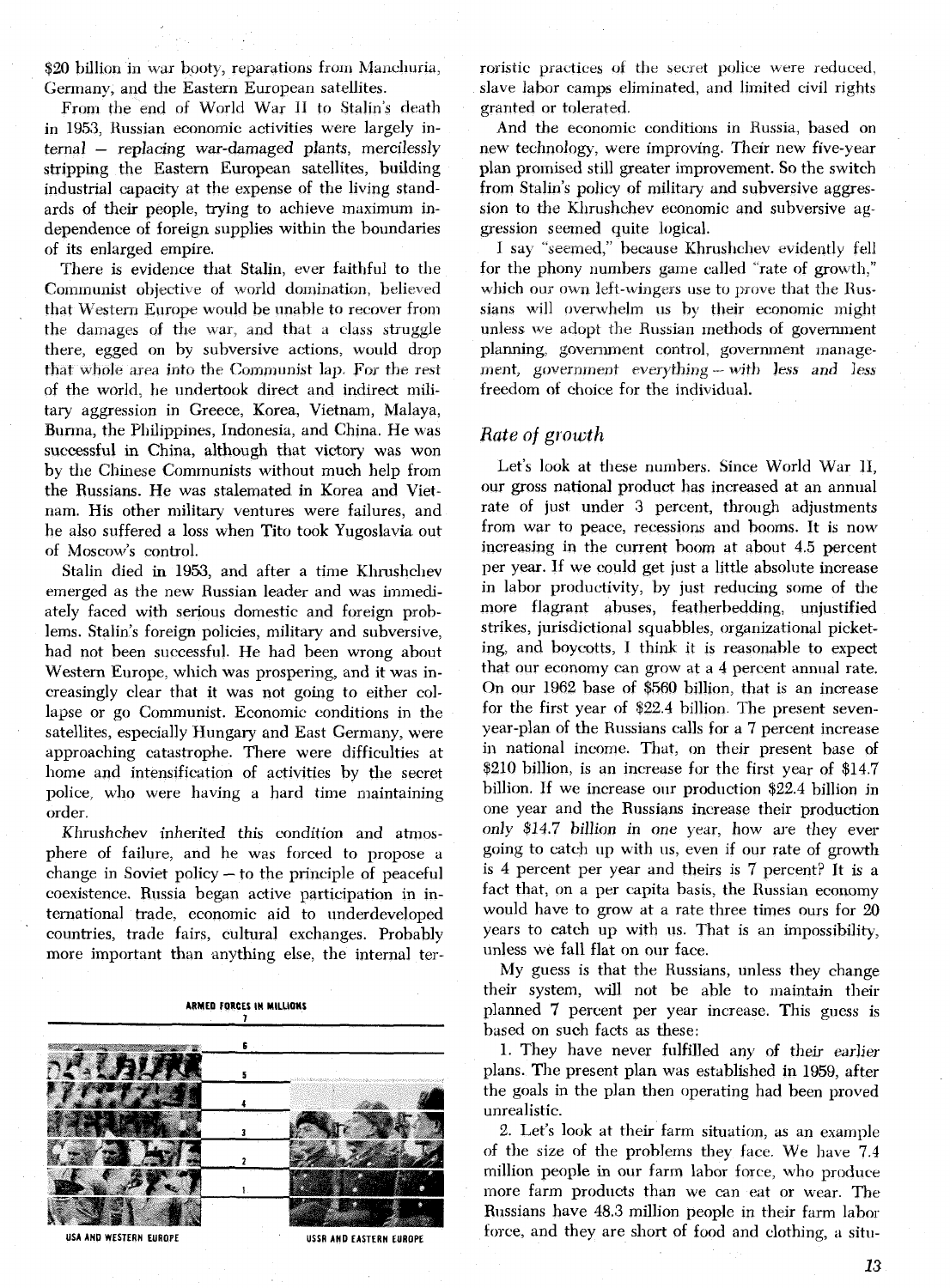ation which Khrushchev himself describes as "certain difficulties in food supplies." What are the prospects for their being able *to* get their farm labor effort up to something approaching ours? We are where we are because we have on our farms 4.8 million tractors against their 1.1 million, 3.1 million trucks against their 800,000, 1.1 million grain combines against their 500,000. Our farms use 26.9 billion kilowatt hours of electricity against their 8.4 billion, and 7.4 million  $t$ ons of fertilizer against their 2.6 million. Russian yields are 11.4 bushels of wheat per acre compared with our 26 bushels, 7.3 bushels of soybeans against our 23 7 bushels, 82.4 cvit. potatoes against our 181.3 ewt. Khrushchev's enormous virgin lands program to bring more lands under cultivation has been a dismal failure, and most experts believe that erosion and soil exhaustion may turn it into a catastrophe of the first order. Adding up all of these facts about Russian agriculture, there is no prospect whatever that their farm efficiency will catch up to ours in the foreseeable future.

**3.** There will be a squeeze on Russian manpower during the 1960's because of the low birthrate in the war years of 1940 to 1946, the dates of birth of young people just now entering the labor force. There isn't anything they can do about this.

4. Their whole economic structure is top-heavy with bureaucrats. There are no absolute figures on this, but all competent observers agree that the layers of political and planning and expediting people create an almost impossible efficiency problem. There is substantial agreement by experts that the Russians spend eight times as many man-hours per ton-mile of railroad transport as we do, that overall Russian agricultural productivity is about one-sixth of ours, and that in industry the ratio is about two to one in our favor.

5. In housing, the average living space per person in Russia is 7 square meters, smaller than a  $9 \times 12$  rug. This is the same as it was in 1917, when the Communists took over, 45 years ago. The present plan calls for an increase in 1965 to 8 square meters per person, but there isn't really much hope that this will be realized because the newly constructed buildings are falling apart. Around the new buildings on Leninski Pros-



pect a heavy wire network is stretched at the second floor level to protect passersby from falling bricks and window sills.

6. In transportation, the Russians realized an increase of 11.2 percent in automobile production from 1959 to 1960, a truly phenomenal rate of growth. But let's look at the actual numbers. In 1960, Russia produced 139,000 automobiles, the United States 6,675.- 000. In January 1961, the Russian automobiles in use numbered 638,000; in the United States, the figure was  $61,270,000$ . The entire Communist bloc of countries, including China and Eastern Europe, has about the same number of automobiles as has Sweden.

Russia has 3,300,000 trucks against our 12,050,000, and  $107$  tank ships compared with our  $478$  (which does not include 545 Panamanian and Liberian flag tankers, most of which are owned by American companies). Russia has 873 merchant ships against our 2,926, and again our number does not include American-owned ships under foreign registry.

**7.** One last comparison: In January 1960, Russia had 4,023,000 telephones; we had 70,597,000.

I could go on with many more comparisons like these, but I hope that 1 have said enough to convince jou that the Russians are not going to catch up with us by 1970, or ever - if we both continue our present systems.

This is not to say that the Russians have not made a really impressive showing in rockets, missiles, and space vehicles. Of course they have, and by concentrating time and effort and money in a limited field of activity, they can make a truly successful record. Nevertheless, overall, Russia is a woefully weak nation compared with ours.

# *Diplomacy* - an *unimpressive record*

The record of military and economic performance of the Soviet Union is not impressive. In diplomacy, the record of Russian performance is equally unimpressive. For example, they have given Egypt massive military aid and have undertaken the construction of the huge Aswan Dam project on the Nile. But when the usual entourage of Communist agents arrived in Egypt, they were thrown out of the country, and the Egyptian Communist leaders were put in jail. Then strict instructions were given that the Russian engineers working on the dam should have no contact with Egyptian workers and should engage in no political or social activities with the Egyptians. Approximately the same results came from heavy military and economic aid to Kassem, in Iraq.

Sekou Toure, the president of Guinea, is an avowed and dedicated Communist and first welcomed a host of Russian agents into his country. When they started normal propaganda and subversive activities in Guinea, he ordered them out of the country along with the Russian Ambassador.

In the Congo, a stream of Communist agents poured

14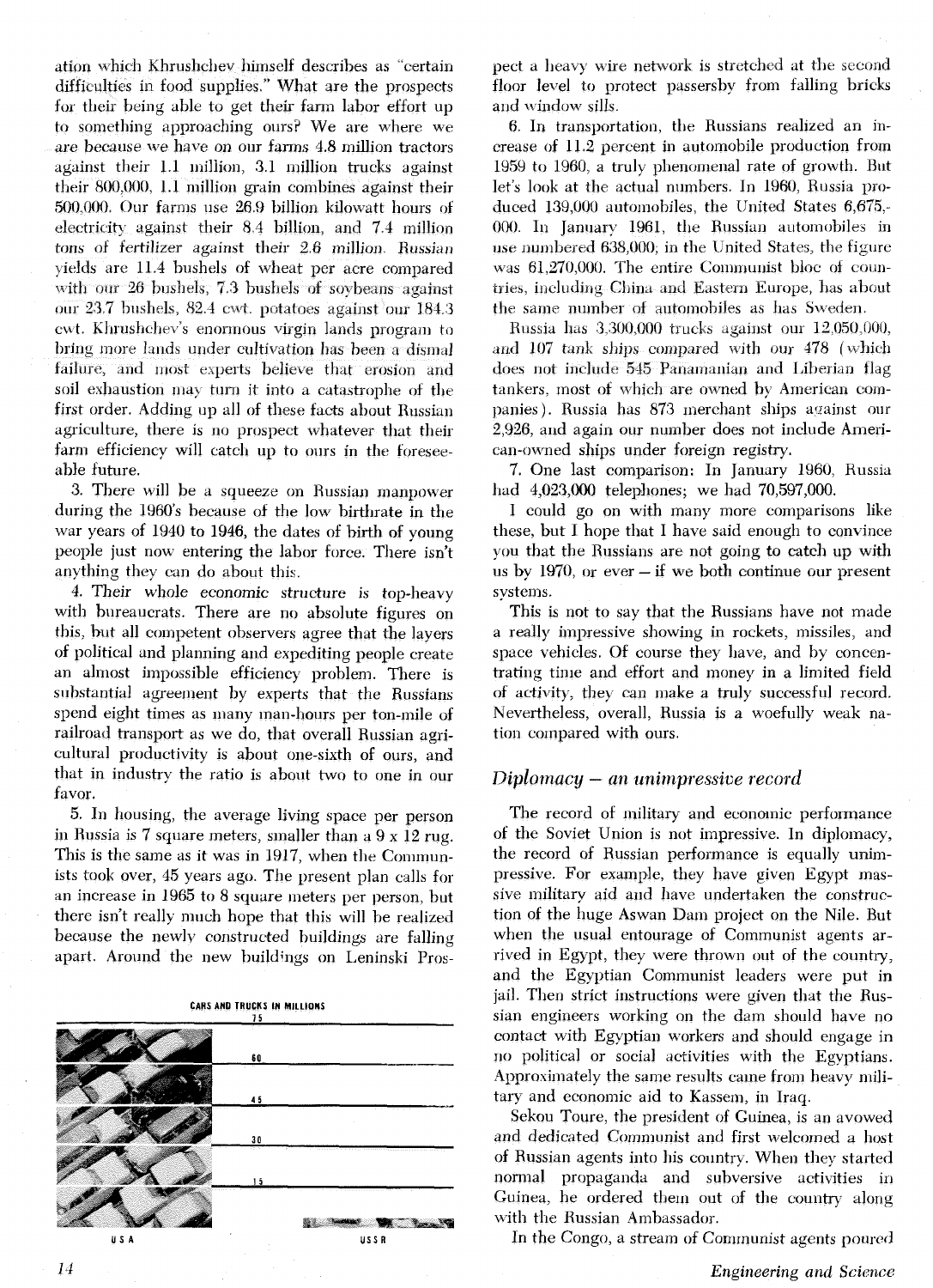into the country to support Mr. Lumumba's try for control. He lost out, was killed, and the Communist agents were chased out of the country. The president of the Sudan refused to let Communist planes land in that country, so that they were unable to supply Mr. Gizenga, who was the successor to Mr. Lumumba as the leader of the Communists in the Congo. Mr. Gizenga is now in the jailhouse. The record of the West in the Congo may not look too good, but certainly there has been no victory for the Communists.

In the United Nations, the Communist record is one of steady and continuous defeat. Again, we may not like some of the things the United Nations does, but the Communists have not won any clear-cut victories.

For some strange reason, we are being told that the recent conference in Uruguay was an American diplomatic defeat. At this meeting, all representatives voting unanimously except for Cuba, ousted Cuba from the Organization of American States, condemned Castro's Communism as incompatible with the principles of the inter-American system. provided machinery to report on Cuban infiltration and sabotage tactics, and declared an arms enlbargo on Cuba. It is true that six countries did not vote to throw Cuba out of the **OAS,** but they did not vote against it either. Also, the United States' hope for economic and diplomatic sanctions against Cuba was not realized. But, despite our failure to get everything we wanted, by what queer kind of thinking can results such as these be called a Communist victory?

Deceit and savagery have gained a few points for the Communists. We were fooled in Cuba and perhaps in Laos; there is the Berlin wall; there is the resumption of nuclear weapon testing by the Russians while they were negotiating with us for a test ban (testing, by the way, which was the culmination of at least 18 months of preparation for testing). Hopefully, we have learned some lessons from these experiences and future entrapments of these kinds will fail.

### *More failures than successes*

Despite these errors, the picture of a triumphant Communism marching down the road to success after success is not a correct one. They have failed more often than they have succeeded.

And now I want to talk about what is probably the most important current event in world affairs and a matter of the greatest significance in the East-West struggle – the development of the European Economic Community, the so-called Free Market area of Western Europe.

In the past, rivalries between the nations of Western Europe have brought about most of the destructive wars of modern history, but since World War 11, the important nations of this part of the world have been united in the military field through NATO. This



organization has never attained the strength hoped and planned for it, and there have been numerous instances of lack of cooperation by one or more of the nations involved, but it has hung together and has been a deterrent to Soviet military aggression.

A few years ago, the idea of a free trade area was proposed and six nations on the Continent - Luxembourg, Belgium, France, West German, the Netherlands, and Italy-formed the European Economic Community with a definite program for ultimate elimination of all bars to the free movement of people, goods. money, and services between nations. At the beginning, most people thought that this was a completely crazy idea. The nations would not give up any national rights, the labor unions would never permit Italians, for example, to work in France; the German farmers would never allow their high protective tariffs to be eliminated; the French would never get along with the Germans. Nevertheless, all of these difficulties were overcome and the Common Market is becoming a tremendous success. Its future is now so secure that even the British, with their historic ties to the Commoriwealth and their historic aversion to the Continent, are being forced to join the movement and are applying for membership. When Great Britain joins, so also will Norway and Denmark and Ireland. Even Sweden and Switzerland, despite their traditions of neutrality and independence, are more than toying with the idea of joining. Such unlikely candidates as Spain and Portugal are putting out some tentative feelers.

The prospective success of the Common Market has had a shattering effect on the Soviet Empire, which first ignored it **(as** did almost everyone else), started a study of it in 1959, published long articles about it in 1960, applied strong pressures to Austria and Finland in 1961 – warning them that their joining would be considered a violation of the neutrality positions in their treaties with Russia – and started a shift in their attitude toward West Germany. Where before in their propaganda, West Germany was to be feared as a source of military aggression against the East the present tendency is to dangle before the West Germans the idea that West and East Germany should get together. eliminate military spending, de